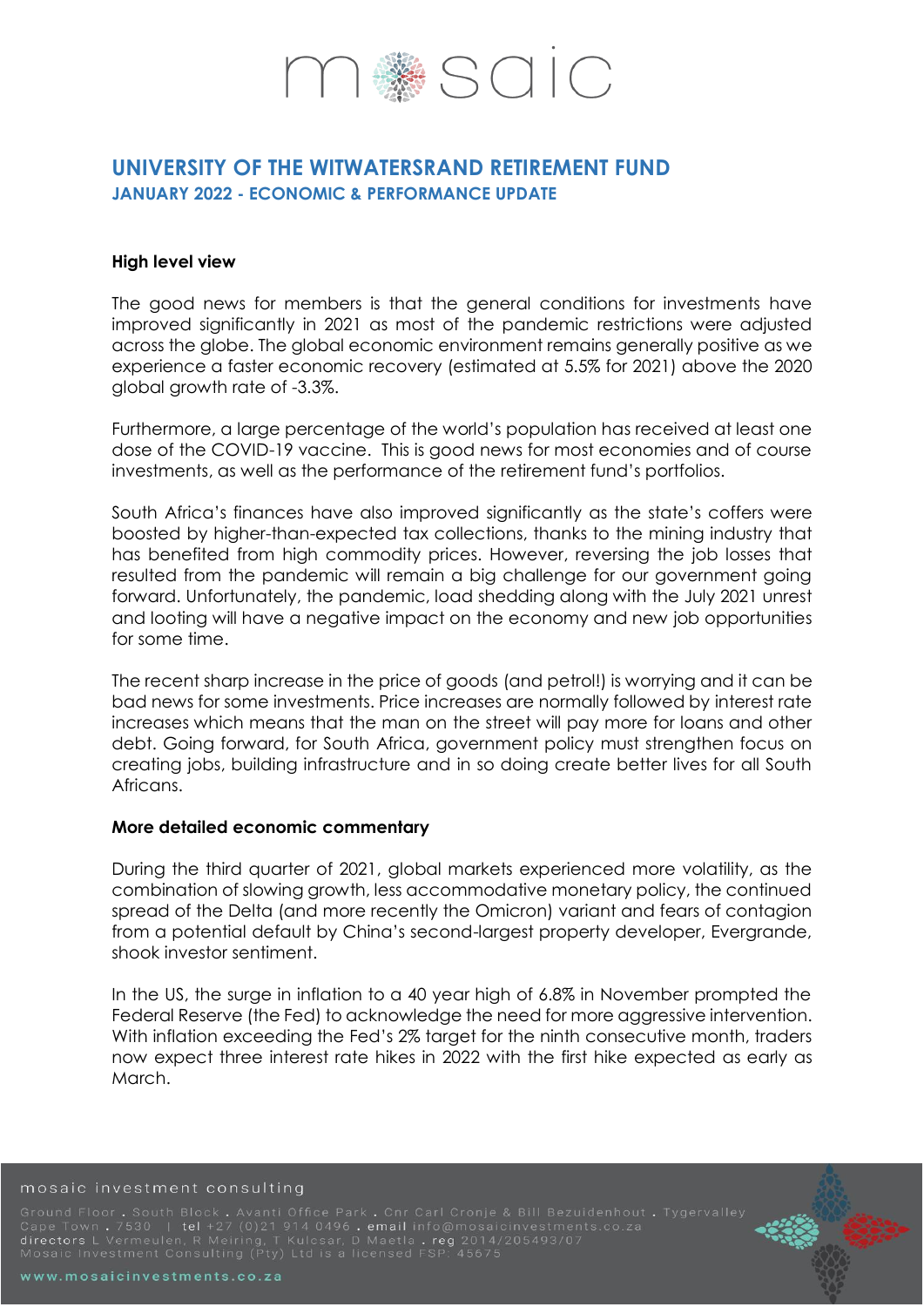

Inflation in the US is expected to remain high for somewhat longer than initially expected as supply chain disruptions continue to put pressure on prices amid robust consumer demand. Meanwhile unemployment recently dipped below 4%, giving the Fed some scope to raise rates into a relatively stronger economy. Household savings have been shored up by generous COVID-19 relief packages and consumers are slowly putting that money to good use which will help support the US economy into 2022, barring further supply chain constraints.

In China, the potential default by the nation's second largest property developer, Evergrande, shook financial markets. In addition, the ever-increasing regulatory interventions by the authorities are concerning as they have created severe uncertainty about their impact on economic growth and corporate profitability. These interventions are part of the Chinese authorities' efforts to align the private sector with the nation's social development objective to achieve a "common prosperity".

Economists are concerned about the "triple threat" posed by weakening domestic consumption: supply shocks and weakening expectations as overall uncertainty about jobs weakens people's willingness to spend, and Beijing's crackdown on the property sector affects households' perceptions of wealth. China's GDP is expected to grow between 4.2% and 5.5% in 2022 as authorities pause monetary policy tightening and provide further support to the beleaguered real estate sector.

In South Africa, inflation rose 5.5% in November – the highest level in more than four years – as the weaker rand and high petrol prices filtered through to the prices of other goods and services, especially transport. Economic activity in Q3 slumped by 1.5% largely impacted by the July civil unrest combined with tight lockdown restrictions and restricted activity at key ports due to a cyber-attack on Transnet. For the 2021 calendar year, SA recorded a trade surplus of R421bn as booming commodity prices pushed up the value of exports.

Meanwhile SA's GDP is expected to grow by 5.3% in 2021. It is worth noting that the jump is partly due to the recalculation of the metric and base effects rather than an indication of any sustained growth momentum. In fact, the SARB has revised growth expectations for 2022 and 2023 down to just 1.7% and 1.8% respectively, confirming that the local economy will continue to fall behind global peers in the post-COVID recovery.

### **Outlook**

Much of the global economic outlook still remains dependent on vaccine roll-outs and the re-opening and recovery of many affected sectors (especially hospitality, travel and other service industries) post-COVID. The path to a full recovery is expected to be uneven as many uncertainties remain. These uncertainties include the impact of new virus variants and their impact on lockdown restrictions, unemployment figures and a higher inflation environment.

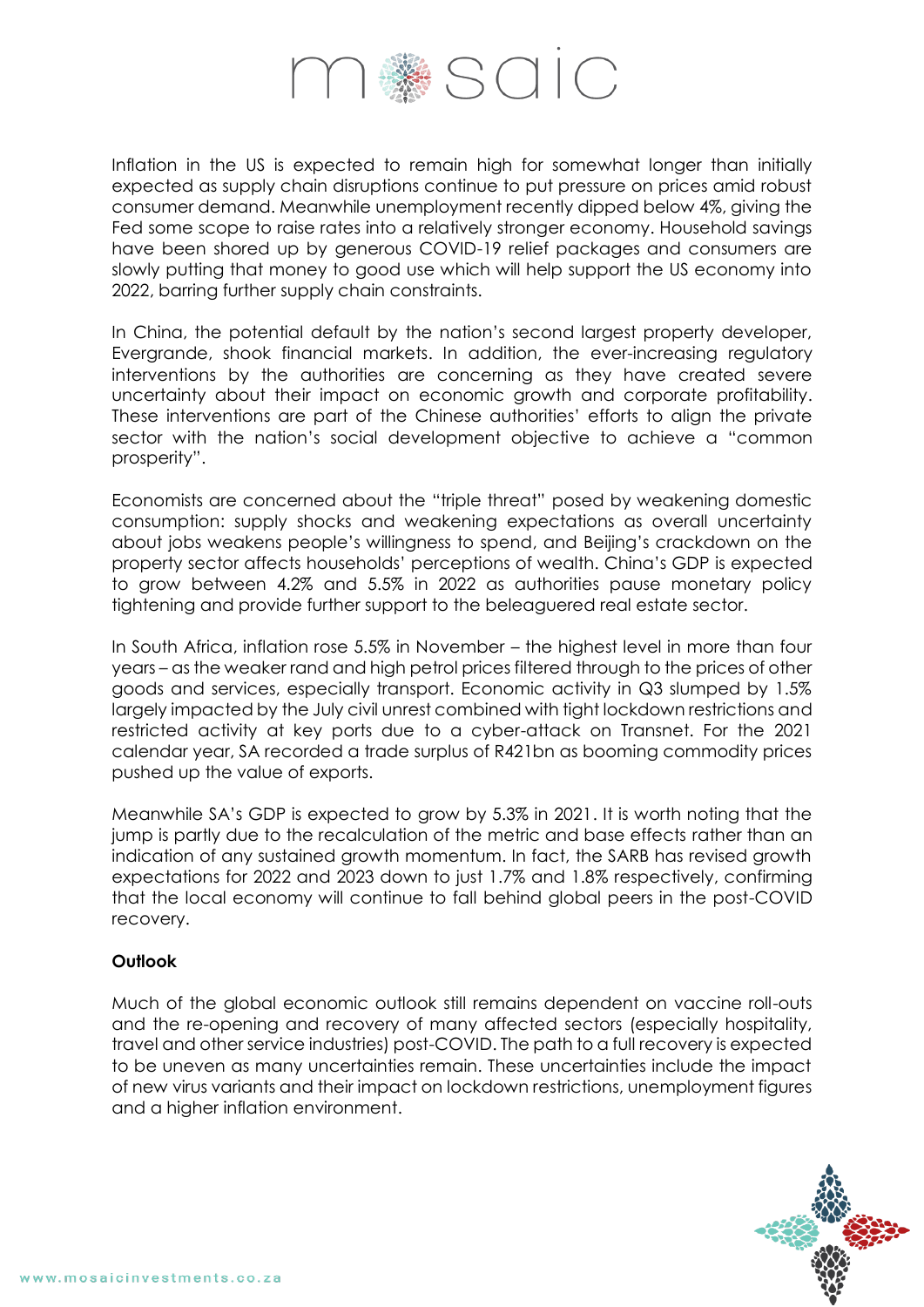

There is a case to be made for higher inflation on a more permanent basis as some commentators fear that excessive price movements in the supply chain of manufactured goods combined with higher wages will drive inflation beyond what is considered temporary. This may put pressure on central banks to increase interest rates over time (to curb inflation), which is bad news for those governments, companies and individuals with high debt levels.

This remains one of the biggest risks for global markets and members must expect some volatility as the global inflation story unfolds with resultant tighter monetary policy (higher interest rates). Future market returns will remain a function of valuations and many other factors. The most prominent risks in the markets today are:

- $\triangleright$  Tighter monetary policy (higher interest rates)
- $\triangleright$  Higher inflation combined with lower economic growth (stagflation)
- $\triangleright$  High debt levels
- $\triangleright$  Chinese regulations
- $\triangleright$  Geopolitical and other risks

The economic outlook for 2022 remains fairly positive for South Africa with the growth in GDP expected to be around 2%. That said, South Africa's finances remain under pressure. Meanwhile, the future and well-being of all South Africans is in the balance and urgent economic policy action is required to take the country forward. Credit rating agencies again warned that despite the improved fiscal (government finances) outlook, a lot of pressure remains to stabilise debt by 2025/2026. Moving forward, the continuation of the basic income grant and funding requirements for SOEs will remain a challenge for the government. Collaboration between public and private enterprises is of utmost importance for our future as fixed investment spending must be utilised to build infrastructure, create jobs and ultimately drive productivity.

Time will tell whether or not higher inflation globally will become more permanent in nature. This may well result in various market adjustments and economic policy changes. Such a scenario will create uncertainty and members must expect some market volatility over the short to medium term.

The UWRF portfolios remain well diversified across many asset classes, market sectors and regions, and are governed by specific investment objectives and risk tolerances which will be achieved over the longer term.

### **The UWRF portfolios**

The UWRF's investment portfolios are governed by a set Investment Policy Statement. All investment portfolios have a long-term investment strategy with investment objectives to outperform inflation by a certain percentage per annum (after fees). To achieve these objectives, the assets of the various portfolios are invested in